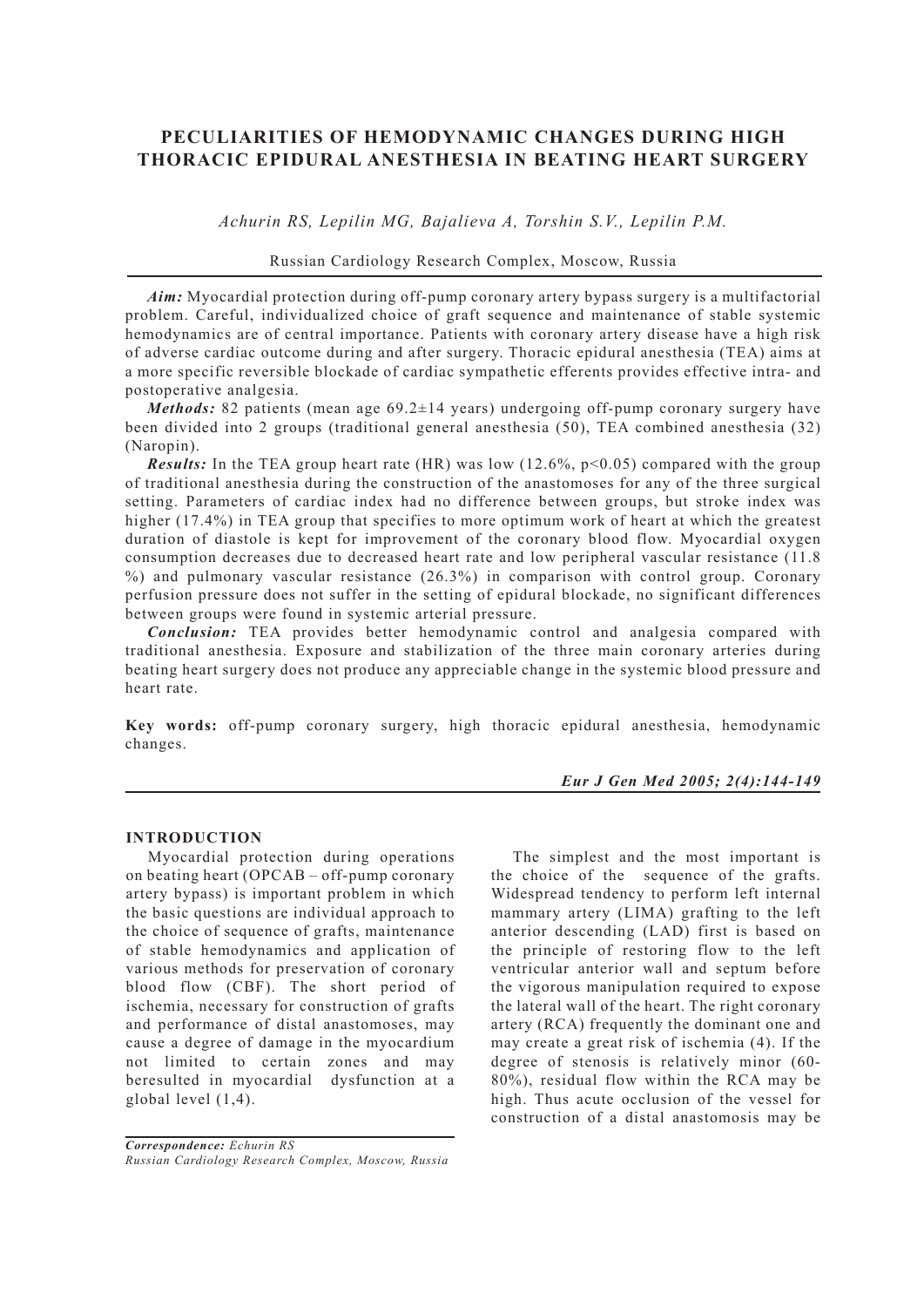

**Figure 1. Left ventricular stroke work index (LVSWI, g·m/m2 ) changes during OPCAB** 

poorly tolerated. Bradyarryhythmias may lead to heart failure and profound hemodynamic compromise. Usually this situation is eliminated by epicardial pacer and by use of an intracoronary shunt if a prolonged period of target vessel occlusion is expected for anastomosis construction.

Application of intracoronary shunts is limited to their probable damaging action to arterial intima and small diameter of bypassed vessel, however, in case of the dominant right coronary artery, shunt use is justified. The current of blood through the shunt is passive and is much lower than an optimum coronary blood flow, but even the small amount of stream can sometimes provide myocardial perfusion. Well described are temporal intracoronary shunts, in which blood flow is dependant on aortic pressure. Also artificial perfusion systems were developed for perfusion-assisted direct coronary artery bypass (PADCAB), which provide an active current of blood, irrespective of coronary perfusion pressure and arterial pressure (5).

Basic anesthetic concept for operations of coronary bypass on beating heart is maintenance of adequate coronary perfusion pressure and reduction of myocardial oxygen demand achieved by heart rate control and moderate decrease in myocardial wall tension.

 In connection with the requirements to anesthesia high thoracic epidural anesthesia (TEA) is physiologically justified.

TEA is directed on more specific blockade of cardiac sympathetic terminations and provides intra and postoperative analgesia. High thoracic anesthesia blocks afferents and efferent fibers, which depart from 5th upper thoracic segments. Painful stimulus is blocked before spinal cord that prevents development of segmental pain caused reactions and stimulation of higher departments of central nervous system. A number of studies (2,6), however now support the use and initiation of further studies of TEA in patients with compromised cardiac function to obtain a definitive answer to this important question.

TEA improves cardiac performance and may even have beneficial effects on the oxygen delivery/demand ratio. TEA has beneficial effects on several variables (catecholamines, oxygen balance, coagulation) that correlate with improved patient outcome, although definite proof for better outcome has not been documented. Lung function may also benefit from TEA. Outcome benefit from TEA can be reasonably expected when its intraoperative use is extended to the postoperative period.

Questions still remain regarding the application of TEA in anticoagulated patients. Application of TEA in the face of anticoagulation should be undertaken with caution and with consideration of the caveats outlined above. The optimal duration and analgesic regimen of TEA in the postoperative period also remains undefined.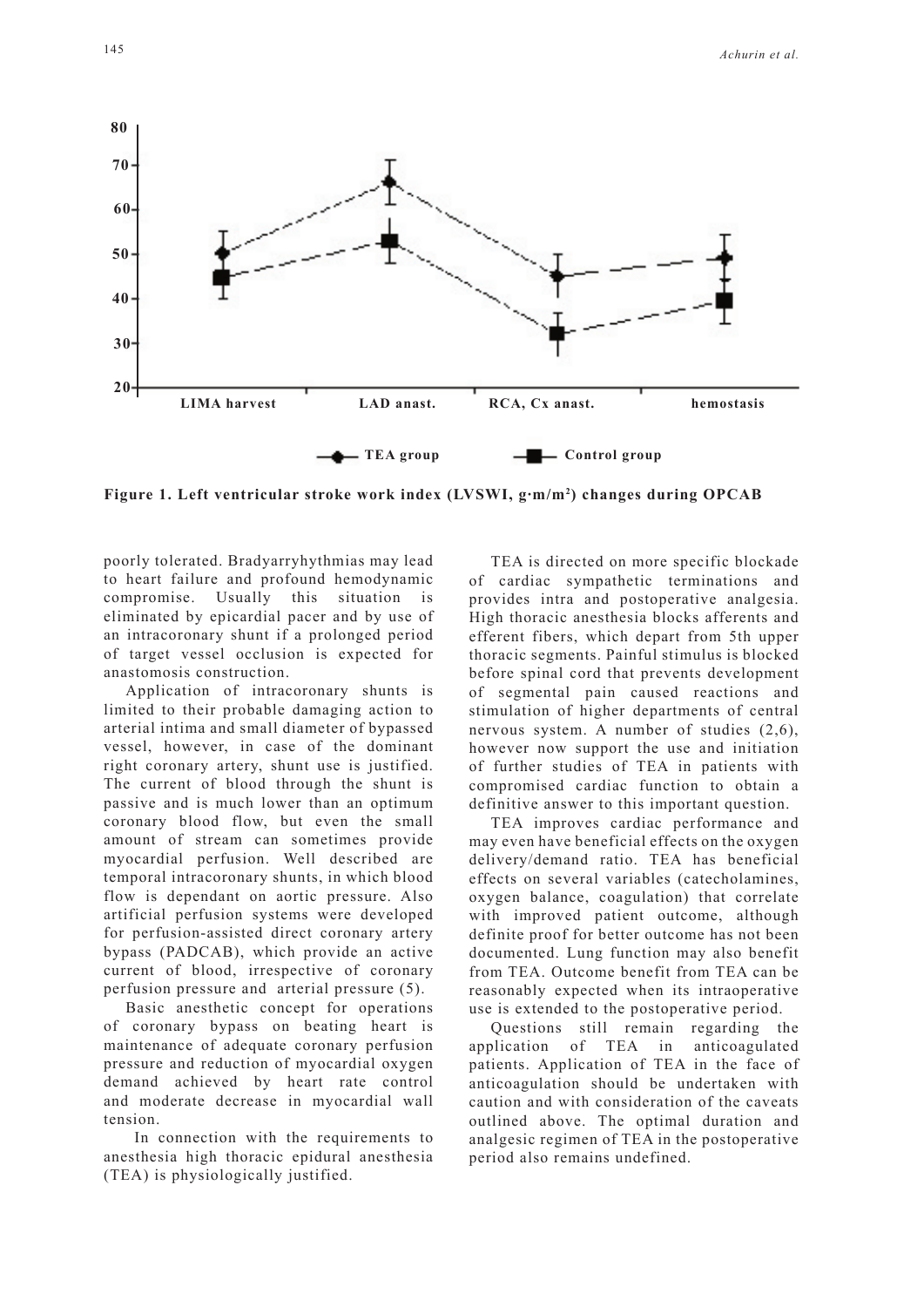| Age, year (mean $\pm SD$ )                 | $69.2 \pm 14$  |  |
|--------------------------------------------|----------------|--|
| Sex ratio (female/male)                    | 12:70          |  |
| Preoperative $CCS$ (mean $\pm SD$ )        | $3\pm0.8$      |  |
| NYHA class                                 |                |  |
|                                            | $\Omega$       |  |
| Н                                          | 25             |  |
| Ш                                          |                |  |
| IV                                         | $\mathfrak{D}$ |  |
| LV ejection fraction, $\%$ (mean $\pm$ SD) | $41 \pm 8$     |  |
| Previous myocardial infarction (n)         | 78             |  |
| Chronic obstructive lung disease (n)       | 15             |  |
| Renal disease (n)                          | 12             |  |
| Peripheral vascular disease (n)            |                |  |
| Diabetes mellitus (n)                      | 20             |  |
| Risk score, EuroSCORE (mean $\pm$ SD)      | $4.8 \pm 2$    |  |

**Table 1. Comparison of the patients following ambulatory LC.**

*CCS: Canadian Cardiovascular Society, NYHA: New York Heart Association, LV: left ventricul*

Finally, the optimal combination of general anesthesia (inhaled/intravenous) with intraoperative regional anesthesia has yet to be established. Thus, the analysis of modern condition of the problem of myocardial protection has allowed us to conclude that the period of safe coronary artery occlusion is rather individual for each exact patient. Its duration depends on a degree of developed collateral blood flow, initial status of the myocardium, efficiency anesthetic protection and maintenance of hemodynamic stability during the operation. High thoracic epidural anesthesia in combination with general one, now takes the central place for the research, regarding methods of anesthesia for minimally invasive heart operations.

The aim of this study was the comparative analysis of clinical efficiency of TEA as a component of inhaled / intravenous anesthesia and traditional anesthesia with opioids during OPCAB.

### **MATERIAL AND METHODS**

Eighty two patients (12 women, 70 men age 69.2±14 years) with multivessel coronary artery disease underwent OPCAB. Revascularization index was 3.4±1. Patients characteristics are shown in Table 1. To perform total myocardium revascularization during OPCAB in optimal stabilization and positioning of operative field with acceptable hemodynamic values the vacuum myocardial stabilization system "Cosmeya–Tulpan" is used in our department. Operative data are shown in Table 2. All patients were operated with median sternotomy surgical approach. In all cases we used: radial arterial line, continuous cardiac output pulmonary artery catheter, a five lead electrocardiography monitoring with continuous ST segment analysis (Siemens SC 600 2XL , Sweden).

Fifty patients (control group 1) were received the traditional balanced inhalation anesthesia (halothane + fentanyl with average dose 3–4mcg/kg/min); 32 patients (TEA group 2) - the combined general anesthesia with TEA using ropivacaine (Naropin, AstraZeneka, Sweden). Anaesthetic management included the use of intravenous fluids, vasopressors (phenylephrine infusion), as necessary to maintain a mean arterial blood pressure of >80 mmHg and cardiac index of >2.1 l/min/  $m<sup>2</sup>$ .

An epidural catheter was inserted the night before operation at level Th<sub>2</sub>  $-Th_4$ . All patients received 0.05mg/kg of lorazepam orally as premedication 2 hours before surgery. Anesthesia was induced with propofol 0.8±0.14mg/kg and fentanyl 1.8±0.2mg/kg. Tracheal intubation was performed after deepening of anesthesia with halothane inhalation and muscle relaxation with cisatracurium  $0.12\pm0.02$ mg/kg. The patients were ventilated with an oxygen/air mixture ( $FiO_2$ :0.5), and ventilatory settings were adjusted to maintain arterial  $CO<sub>2</sub>$  tension between 32-42mmHg. After induction of general anesthesia 0.75% ropivacaine was administered epidurally in an average dose of 118±16mg with repeat injection in 3 hours after the first dose as concentration 0.25% concentration. At termination of operation 25mcg epidural fentanyl was administered. After operation all patients were transferred to cardiac surgical intensive care unit. For postoperative analgesia we used continuous epidural infusion of ropivacaine 0.2% with a rate of 3–8ml/hour according to intensity of pain.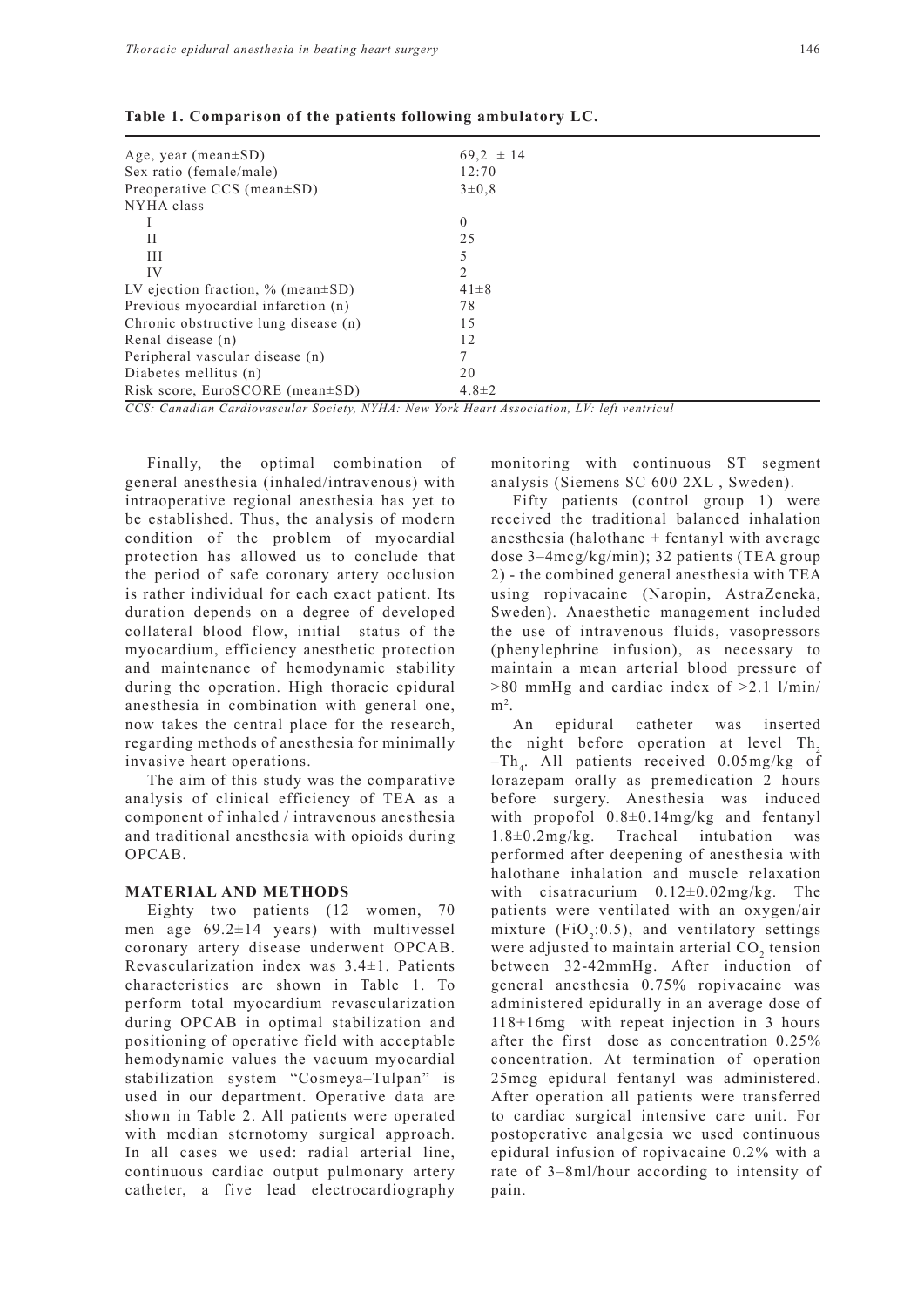| TEA group      | Control group  |  |
|----------------|----------------|--|
| 32             | 50             |  |
| $120 \pm 35$   | $135 \pm 40$   |  |
| $3.2 \pm 0.9$  | $3.4 \pm 1$    |  |
|                | $\theta$       |  |
| $58 + 21$      | $207 \pm 103*$ |  |
| $22.5 \pm 3.4$ | $23.3 \pm 3.8$ |  |
| $8.6 \pm 1.7$  | $9.8 \pm 2.1$  |  |
| $20 \pm 6$     | $38+7*$        |  |
|                |                |  |
| $8.8 \pm 5.4$  | $20.5 \pm 6.5$ |  |
| $56.2 \pm 18*$ | $45 \pm 7.3*$  |  |
|                |                |  |
|                |                |  |
|                |                |  |
|                |                |  |

#### **Table 2. Operative data (mean±SD)**

*\*: p < 0,05*

### *Statistical Analysis*

Data are presented as mean  $\pm$  standard deviation. For comparison of the data a paired Student's test was used. A p value of less than 0,05 was considered to indicate a statistically significant difference.

# **RESULTS**

Comparison of baseline hemodynamic parameters did not reveal any statistically significant difference between groups. Hemodynamic values obtained during harvesting of left internal mammary artery revealed considerable changes between groups. Heart rate (HR) was 12,6% lower in TEA group, than in control. Despite significant difference between groups in terms of cardiac output (CO) and cardiac index (CI) were lacking, the stroke index (SI) was much higher in TEA group (by 17,4%) suggesting more optimum cardiac function with longer diastole and slower HR, providing maintenance of necessary CI and preventing development of myocardial ischemia. Application of epidural anesthesia promoted reduction of myocardial oxygen consumption due to lower (11,8%) systemic vascular resistance (SVR) in comparison with control group. Pulmonary vascular resistance (PVR) was lower (26,3%) in epidural anesthesia group. The complex of hemodynamic changes developing during high thoracic epidural anesthesia with ropivacaine results in increase in functional heart performance, that is shown by higher left ventricular stroke work index (LVSWI) in comparison with control group (by 12,2%).

Hemodynamic changes developing during performance of distal anastomoses to anteriorly located coronary arteries (left anterior descending artery and its diagonal branches), are related to moderate heart dislocation and compression for maintenance of an optimum surgical exposition and a relatively stable operational field (Table 3). Stable hemodynamics and prevention of tachycardia are the important goals for anesthesia which allow to lower risk of myocardial ischemia, occuring with surgical occlusion of coronary artery. Using epidural anesthesia in complex with general anesthesia promoted maintenance of HR by 17% lower than control group, with absence of significant differences in arterial blood pressure. The cardiac index did not differ between groups at this stage, but with lower HR, stroke index was 21.3% higher in TEA group compared to control group (SI,  $53.0 \pm 5.7$  and  $41.7 \pm 4.9$  ml/ m2 , respectively). When epidural anesthesia was used SVR and PVR were 7.4% and 11.2% lower accordingly: 2546±238 and 274.3±26.2  $(dyn\text{-}sec/cm<sup>5</sup>m<sup>2</sup>)$ ; than in control group:  $2750 \pm 269$  and  $308.9 \pm 27.5$  (dyn·sec/cm<sup>5</sup>m<sup>2</sup>). TEA allowed to maintain LVSWI 19.8% higher, than in control group –  $66.24\pm6$  and 53.08 $\pm$ 5.2 g·m/m<sup>2</sup>, respectively.

## **DISCUSSION**

The most expressed hemodynamic changes are observed at a stage of shunting of the coronary arteries located on a back surface of heart-the right coronary, circumflex and posterior descending coronary arteries. The reason of hemodynamic disturbances is significant surgical dislocation of heart caused by application of stabilization system. The basic mechanism is decrease in preload due to mechanical compression of the right heart chambers and as consequence reduced preload of left ventricle, leading to decreased cardiac output and cardiac index. In such circumstances preservation of adequate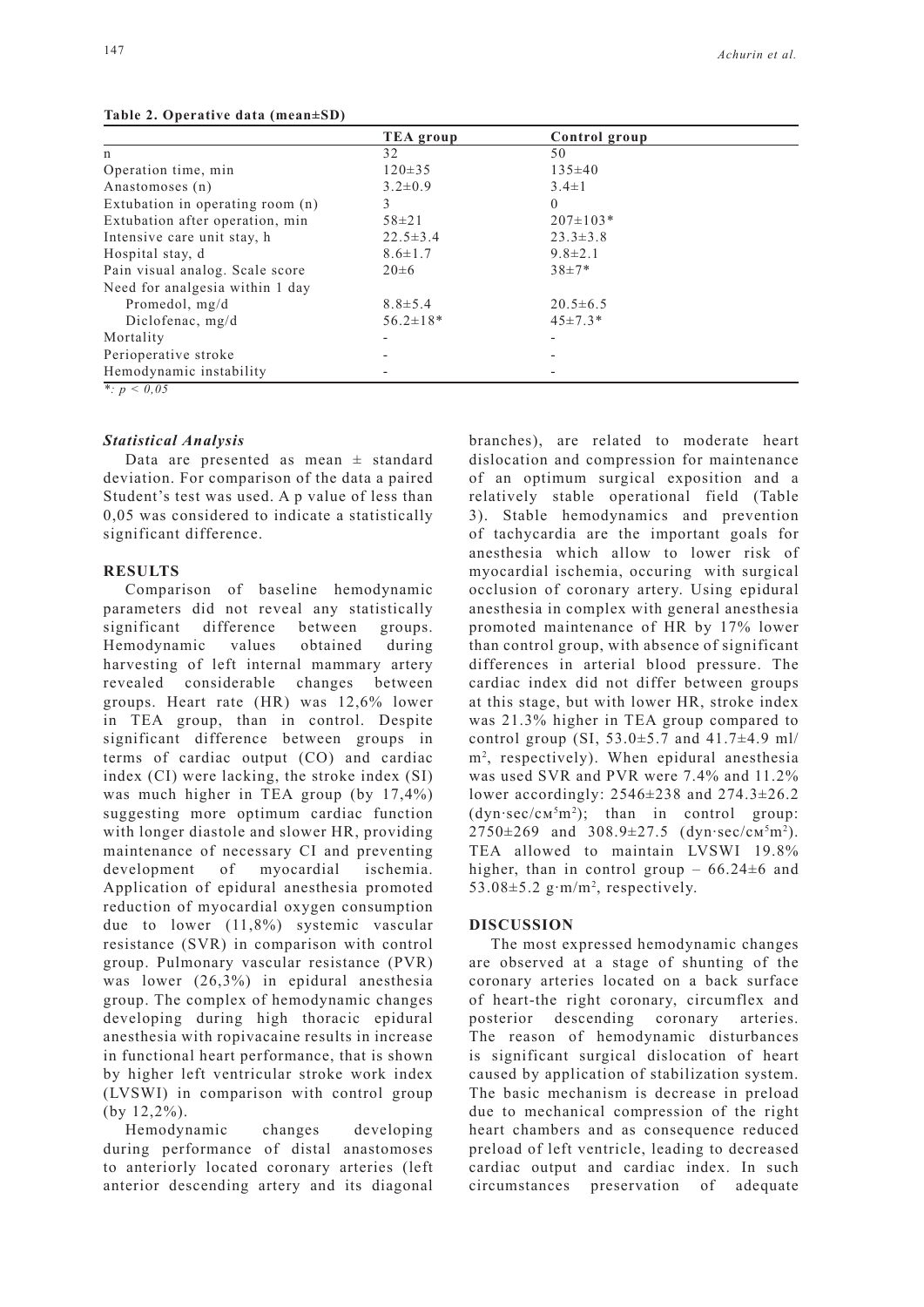|                                      | TEA group          | Control group    |  |
|--------------------------------------|--------------------|------------------|--|
| n                                    | 32                 | 50               |  |
| HR, beats/min                        | $54.3 \pm 8.7*$    | $65.4 \pm 12.5$  |  |
| MAP, mm Hg                           | $100.4 \pm 11.6$   | $103.8 \pm 12.3$ |  |
| $CVP$ , mm $Hg$                      | $8.8 \pm 3.2$      | $10.8 \pm 6.1$   |  |
| PAP, mm Hg                           | $8.4 \pm 4.1$      | $20.7 \pm 5.5$   |  |
| CO. 1/min                            | $5.1 \pm 0.66$     | $4.9 \pm 0.5$    |  |
| CI, $1/\text{min} \cdot \text{m}^2$  | $2.88 \pm 0.41$    | $2.73 \pm 0.37$  |  |
| $SI$ , m $1/m^2$                     | $53 \pm 5.7*$      | $41.7 \pm 4.9$   |  |
| $SVR$ , dynes sec · cm <sup>-5</sup> | $2546 \pm 238*$    | $2750 \pm 269$   |  |
| PVR, dynes sec cm <sup>-5</sup>      | $274.3 \pm 26.2^*$ | $308.9 \pm 27.5$ |  |
| LVSWI, $g \cdot m/m^2$               | $66.24\pm6*$       | $53.8 \pm 5.2$   |  |

**Table 3. Hemodynamic data during the construction of distal anastomoses of LAD, DA arteries**

*LAD: Left anterior descending artery; DA: diagonal artery; HR: heart rate; MAP: mean arterial pressure; CVP: central venous pressure; PAP: pulmonary artery pressure; CO: cardiac output; CI: cardiac index; SI: stroke index; SVR: systemic vascular resistance; PVR: pulmonary vascular resistance; LVSWI: left ventricular stroke work index. \*:p<0.05*

coronary perfusion pressure can be achieved by increased SVR that prevents or minimizes development of arterial hypotension. The measures to prevent myocardial ischemia at this stage of operation include maintenance of relative bradycardia and normal mean arterial pressure (MAP). Epidural anesthesia allows to keep HR 12.3% lower than control group, and the MAP 5.7% higher, while phenylephrine was infused in both groups. Cardiac output (CO) during epidural anesthesia was by 12,8%  $(4.36\pm0.55$  and  $3.8\pm0.62$  l/min, respectively) higher.

Hemodynamic effects of TEA were revealed also at the time of surgical hemostasis, after imposing both distal and proximal vascular anastomoses. In patients receiving epidural anesthesia with ropivacaine: HR was 10.4% lower, CO was 11.2% higher, CI was 11.2%highe, SV was 20.5% higher and LVSWI was 20.0% higher, than control group. Partially changes in TEA group may be explained by better conditions for left ventricular work in the setting of quickly normalized SVR and PVR (by 12.0% and 34.6%, accordingly, than in control group). We suppose that epidural anesthesia allows preservation of left ventricular contractility during and after temporal occlusion of coronary arteries. The most significant differences  $(p<0.01)$  between groups were registered in values of SI and LVSWI submitted in Figure 1.

Application of high thoracic epidural anesthesia considerably accelerates patients activation and ambulation in the postoperative period. The mechanism of influence of TEA on rate of postoperative activation is reduction of opioids dose, required during and after operation, and achievement of powerful anesthetizing action, not causing postnarcotic depression of consciousness and breath.

The general anesthetics are used in combined anesthesia to provide hypnotic and amnesic effects. The dose of fentanyl during operation is reduced by 2,3 times in TEA group. Patients in TEA group waked up in average of  $17\pm15$  minutes after operation (84±38 minutes–control group). Patients in TEA group were extubated in 58±21 min., compared to  $207\pm103$  min. in control group. Epidural anesthesia provided powerful postoperative analgesia without depression of breath effort.

In conclusion, thoracic epidural anesthesia with ropivacaine improves hemodynamic control during operations of coronary revascuralization on beating heart: moderately decreases heart rate, systemic and pulmonary vascular resistance, and provides higher values of cardiac output, cardiac index, stroke index and left ventricular stroke work index, in comparison with sole general anesthesia. Epidural anesthesia, reducing pain during and after operation, is associated with improved physiotherapy cooperation, early extubation, postoperative activation, rehabilitation and reduced risk of depression and posttraumatic stress. The developed method of combined anesthesia with ropivacaine provides adequate anaesthetic myocardial protection during OPCAB, decreases risk of complications and improves results of surgical treatment for coronary artery disease.